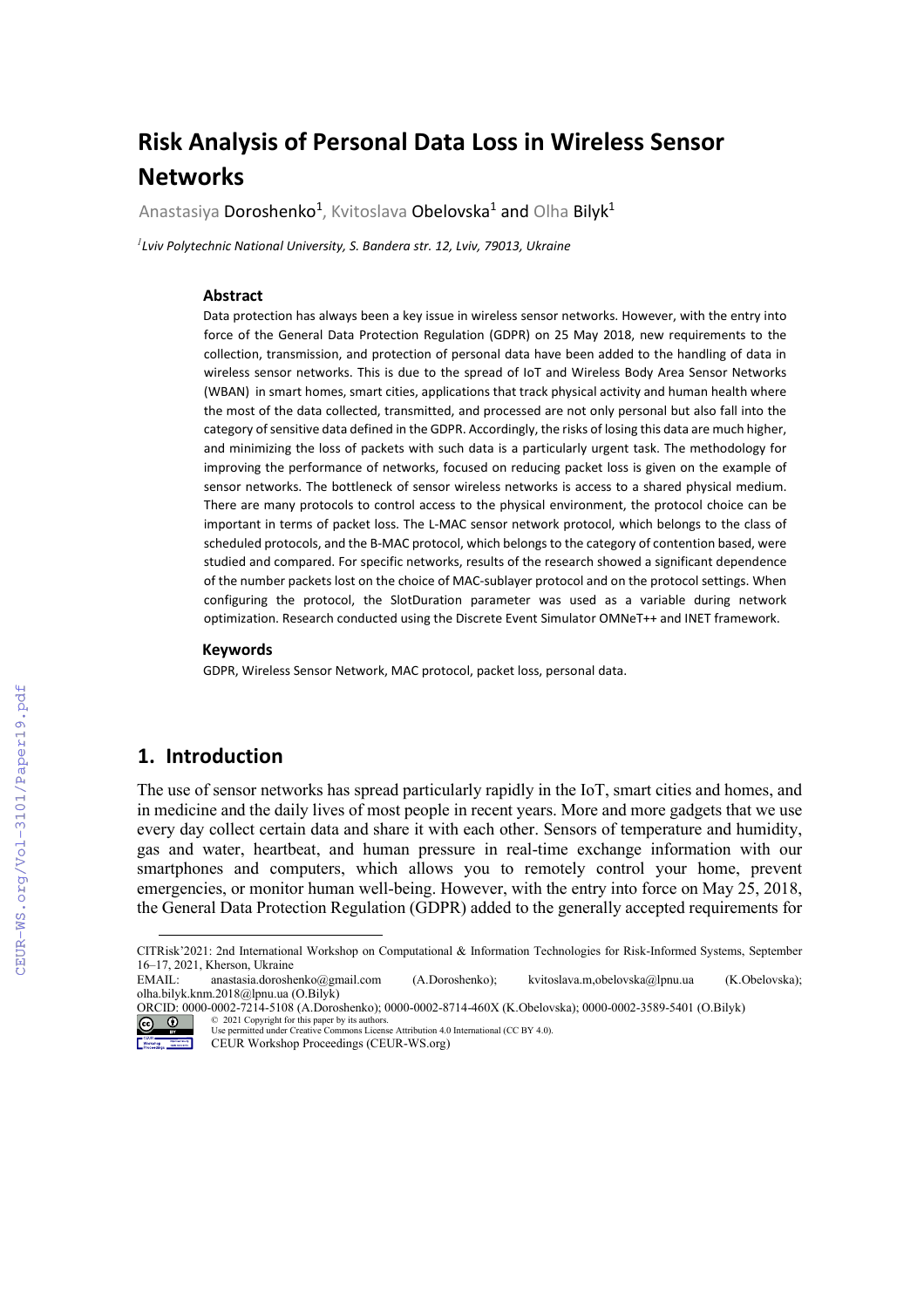data transmission over wireless networks, which are caused by the requirements of the GDPR. In particular, one of the main requirements is the security of the personal data of the user, which are processed by the controller.

The article considers the problem of improving the security of data transmission in wireless sensor networks, namely - the process of controlling access to the physical environment during the transmission of sensitive personal data of the user in real-time. To reduce the risk of losing personal data during transmission, it is necessary to minimize the number of lost packets, thus avoiding their retransmission.

The main contributions of this paper can be summarized as follows:

• identified the types of personal data and sensitive personal data transmitted in wireless sensor networks, as well as described the features of working with them by the GDPR;

it is revealed that the performance of the MAC-sublayer for the wireless sensor network depends on the media access protocol category and is different for different network size;

it is also has been shown that that use of the protocol L-MAC, which belongs to the scheduled protocols, can provide total number of packets received 40 % more than when using the B-MAC protocol from the category of contention based;

• based on simulation, the conditions under which the parameter optimization for the B-MAC and L-MAC protocols could significantly decrease packet loss on MAC-sublayer, are determined.

# **2. Related Works**

With continuing developments in miniaturization and battery design, wireless sensor networks (WSN) are poised to become common technology in our daily lives. Low cost and flexibility of deployment make WSN well suited for a wide variety of military, environmental, healthcare, and commercial applications. Some WSN applications, such as monitoring patients in hospitals or weapons targeting in battlefront require end-to-end data confidentiality [1-3].

Wireless transmission method in wireless sensor networks has put forward higher requirements for private protection technology.

Data protection in WSN is one of the main requirements that must be provided at the highest level. There are various methods and approaches for data protection in wireless sensor networks. However, since WSN are made up of many resource limited sensor nodes, they are typically unable to sustain the high volumes of data transmissions. In particular, to reduce communication overhead in term of number of messages transmitted in the sensor network and to reduce computational overhead due to arithmetical operation in providing encryption and decryption in private data aggregation, in [4] proposed a privacy-preserving data aggregation in WSN.

In [5] proposing to use in-network data aggregation, where sensor data from multiple nodes can be combined before being forwarded to neighboring nodes; and thus, energy consumption can be reduced significantly. But in situations where sensor nodes privacy is non-negotiable, data aggregation cannot be implemented at the cost of security. Therefore, there is a strong need for secure data aggregation protocols designed to fit the unique properties and considerable constraints of WSNs. In [5] proposed a novel solution for the secure aggregation of data in WSNs based on probabilistic homomorphic encryption. By combining with a unique encoding function, their solution guarantees the privacy of sensor data, while also greatly reducing communication costs.

However, aggregation is a very energy-intensive operation that significantly reduces energy efficiency of WSN. Energy efficient privacy preserving data aggregation is important in power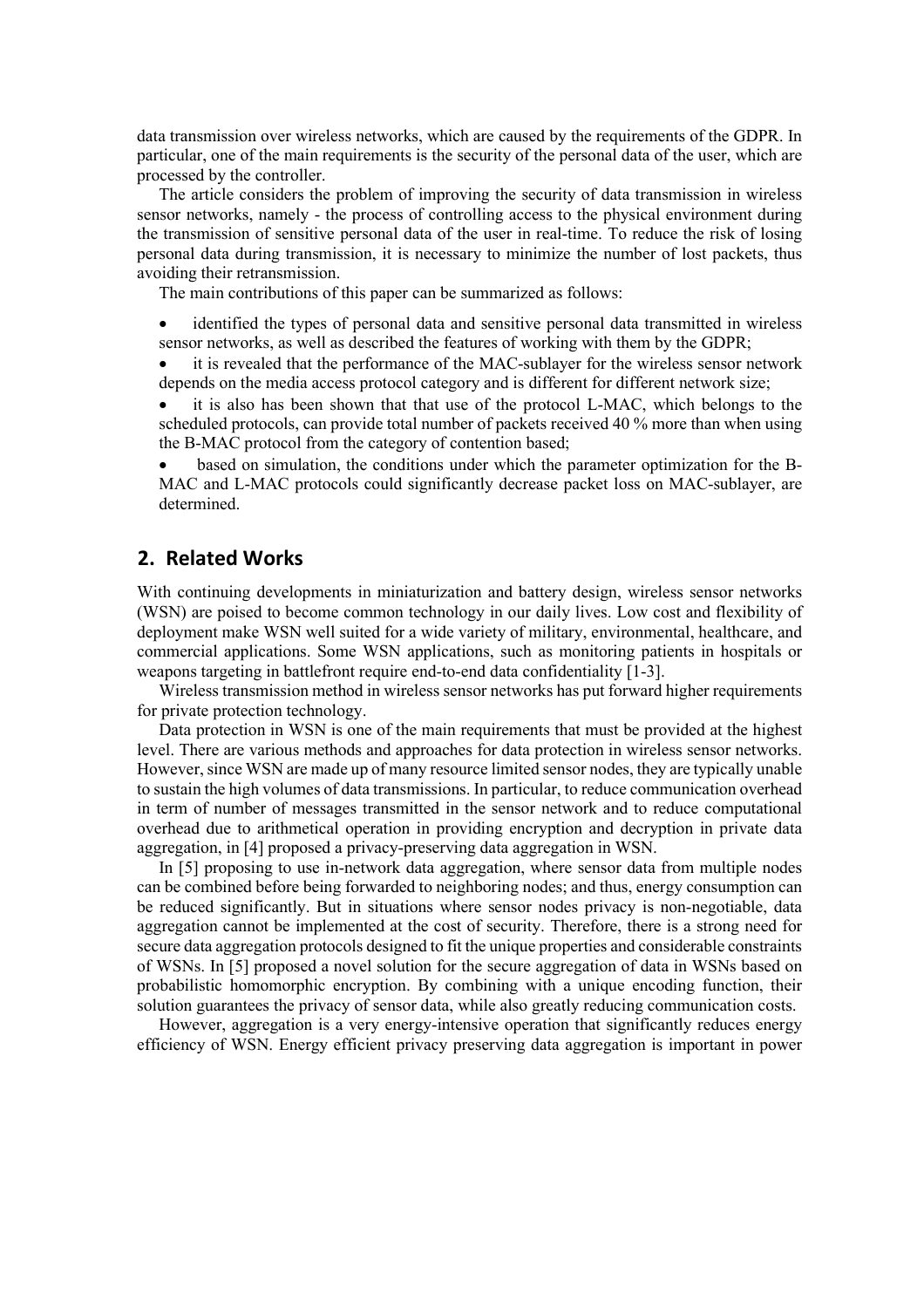constrained wireless sensor networks. Existing hop by hop encrypted privacy preserving data aggregation protocols does not provide efficient solutions for energy constrained and security required WSN due to the overhead of performing power consuming decryption and encryption at the aggregator node for the data aggregation and the increased number of transmissions for achieving data privacy. The decryption of data at the aggregator node will increase the frequency of node compromise attack. Thereby aggregator node reveals large amounts of data to adversaries. Therefore, in [6] was proposed privacy homomorphism-based privacy preservation protocol achieves non delayed data aggregation by performing aggregation on encrypted data. Thereby decreases the node compromise attack frequency. The main aim of research was to provide a secure data aggregation scheme which guarantees the privacy, authenticity and freshness of individual sensed data as well as the accuracy and confidentiality of the aggregated data without introducing a significant overhead on the battery limited sensors [7].

According to the packet loss problem of private protection algorithm based on slice technology, in [6] was described the data private protection algorithm with redundancy mechanism, which ensures privacy by privacy homomorphism mechanism and guarantees redundancy by carrying hidden data. It selects the routing tree generated by Collection Tree Protocol as routing path for data transmission. By dividing at the source node, it adds the hidden information and also the privacy homomorphism. At the same time, the information feedback tree is established between the destination node and the source node. In addition, the destination node immediately sends the packet loss information and the encryption key via the information feedback tree to the source node. As a result, it improves the reliability and privacy of data transmission and ensures the data redundancy [8, 9].

The protection of personal data transmitted via WSN can be considered as a separate task. After all, a huge number of indicators that are transmitted from different sensors in a smart home or within a smart city can be used to identify users, analyze their behavior and make automated decisions. Starting from May 25, 2018, all these actions must be regulated by the GDPR and meet its requirements [10-11].

A smart home is a building in which ubiquitous computing and information technology are deployed to expect and respond to the occupants' needs and to enhance their every day's life. To achieve this goal, smart homes rely on WSN for collecting all kind of personal data. Nevertheless, information privacy is one of the most sensitive issues for users nowadays. Therefore, it becomes of utmost importance to ensure this privacy in smart homes. This is particularly challenging because of the specific characteristics of WSN (e.g. limited resources: energy, storage, computation, communication) and the specific smart home environment. In [7] overviewed existing techniques for content-based privacy and contextual-based privacy in smart home environments according to a set of proposed criteria.

Also, now Wireless Body Area Sensor Networks (WBAN) are becoming more and more popular and have shown great potential in real-time monitoring of the human body. With the promise of cost effective, unobtrusive, and unsupervised continuous monitoring, WBAN have attracted a wide range of monitoring applications such as healthcare, sport activity and rehabilitation systems. However, in using the advantage of WBAN, a number of challenging issues should be resolved. Besides open issues in WBAN such as standardization, energy efficiency and Quality of Service, security and privacy issues are one of the major concerns. Since these wearable systems control life-critical data, they must be secure. Nevertheless, addressing security in these systems faces some difficulties. WBANs inherit most of the well-known security challenges from WSN. However, typical characteristics of WBAN, such as severe resource constraints and harsh environmental conditions, pose additional unique challenges for security and privacy support. In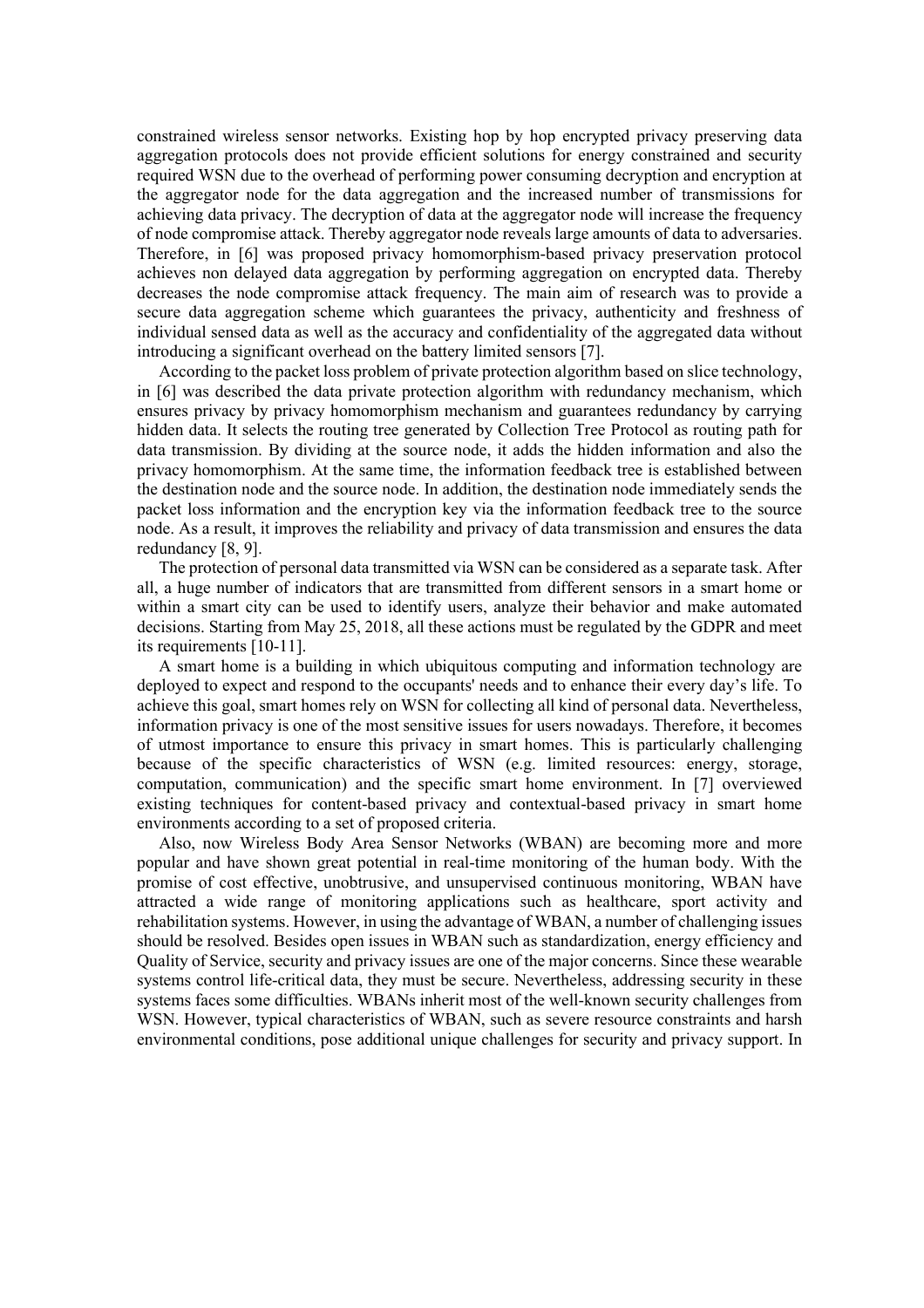[12], wassurveyed major security and privacy issues and potential attacks in WBAN and explained an unsolved quality of service problem which has great potential to pose a serious security issue in WBANs.

For different applications of WSN, the loss of data packets has its risks. In particular, for emergency monitoring and prevention systems, the loss of a package containing critical data means that appropriate actions to prevent or respond to an emergency will not be taken in time [10]. Loss of data in the WBAN medical direction can also lead to the fact that critical patient readings will not be processed in time, which can lead to fatal consequences.

On the other hand, according to the GDPR, data describing a person's whereabouts, physical and medical characteristics belong to sensitive personal data and must be protected with particular care. That is why the urgent task is to minimize data loss during simultaneous access to the physical environment in real-time [11].

# **3. Method and techniques of research**

## **3.1. Enforcing GDPR regulation to wireless sensor networks**

Data privacy in WSN remains a major concern of regulation bodies. The introduction of the European General Data Protection Regulation (GDPR) enables users to control how their data is accessed and processed, requiring consent from users before any data manipulation is carried out on their personal data by smart devices or cloud-hosted services (article 1 GDPR). The GDPR applies to the processing of personal data of data subjects in the Union in the context of the activities of an establishment of a controller or a processor in the Union, regardless of whether the processing takes place in the Union or not (article 3 GDPR) [9].

Following the privacy-by-design approach system should supporting GDPR compliance checking for smart devices. The privacy requirements of such applications are related to GDPR obligations of device and software systems operators (such as user consent, data protection, right to forget etc.) [12, 14].

In order to identify and minimize project data protection risks, it is recommended to conduct a Data Protection Impact Assessment (DPIA). DPIA is a way for organization to systematically and comprehensively analyze its processing and help to identify and minimize data protection risks.

DPIAs should consider compliance risks, but also broader risks to the rights and freedoms of individuals, including the potential for any significant social or economic disadvantage. The focus is on the potential for harm – to individuals or to society at large, whether it is physical, material or non-material. To assess the level of risk, a DPIA must consider both the likelihood and the severity of any impact on individuals [13].

A DPIA does not have to indicate that all risks have been eradicated. But it should help you document them and assess whether or not any remaining risks are justified.

DPIAs are a legal requirement for processing that is likely to be high risk. But an effective DPIA can also bring broader compliance, financial and reputational benefits, helping you demonstrate accountability and building trust and engagement with individuals. A DPIA may cover a single processing operation or a group of similar processing operations. A group of controllers can do a joint DPIA.

Table 1 described the correlation between WSN, WBAN and GDPR obligations and rights [14, 15].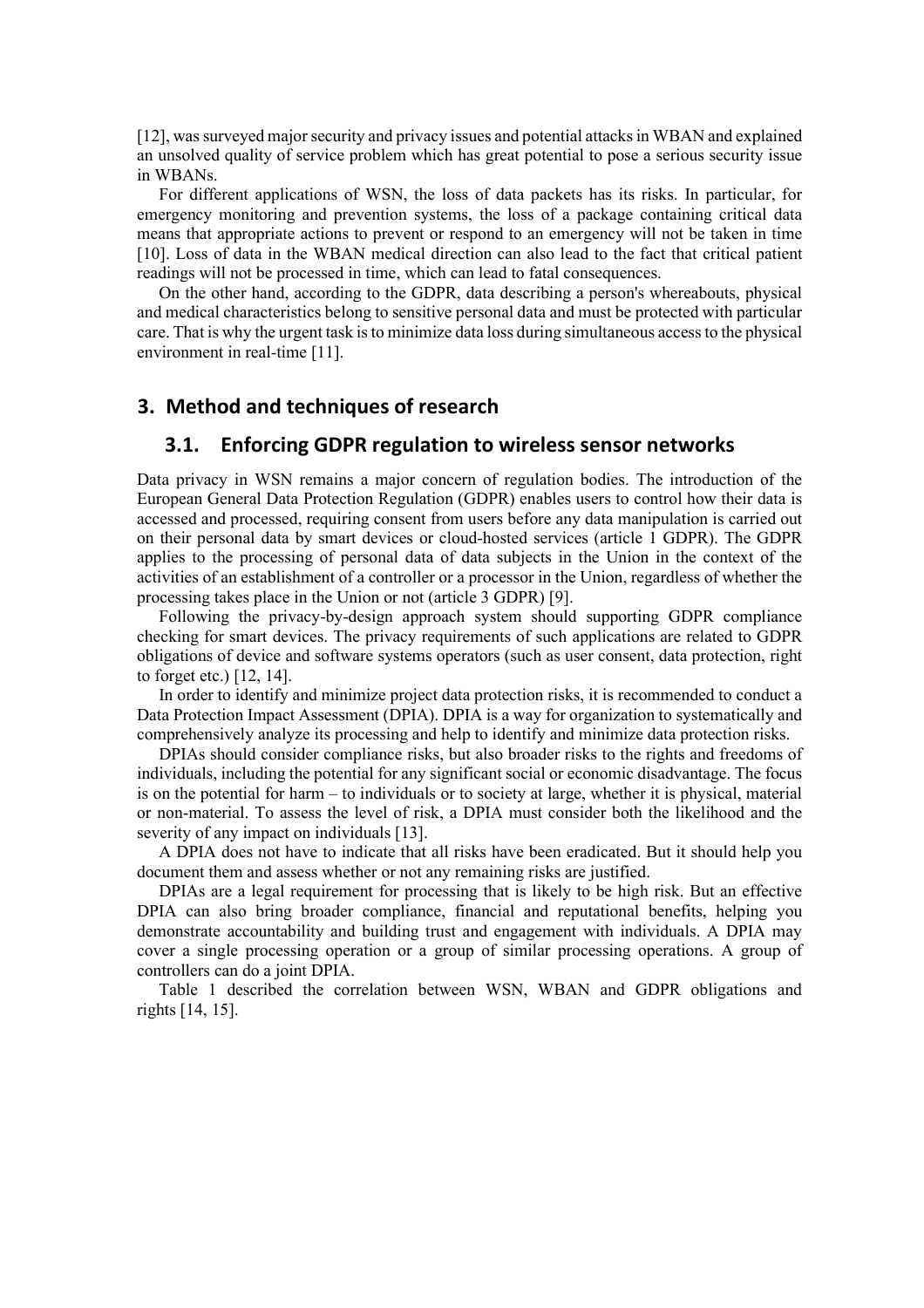#### **Table 1**

| Correlation between WSN, WBAN and GDPR obligations and rights |  |
|---------------------------------------------------------------|--|
|---------------------------------------------------------------|--|

| <b>GDPR obligations and rights</b>                  | Article of  | <b>WSN</b> | <b>WBAN</b> |
|-----------------------------------------------------|-------------|------------|-------------|
|                                                     | <b>GDPR</b> |            |             |
| Right to be informed                                | Article 15  | $\ddot{}$  | $\ddot{}$   |
| Right of access                                     | Article 15  | $\ddot{}$  | $\ddot{}$   |
| Right to rectification                              | Article 16  | $\ddot{}$  | $\ddot{}$   |
| Right to be forgotten                               | Article 17  | $\ddot{}$  | $\ddot{}$   |
| Right to restriction of processing                  | Article 18  | $\ddot{}$  | $\ddot{}$   |
| Right to be notified about rectification or erasure | Article 19  | $\ddot{}$  | $\ddot{}$   |
| Right to data portability                           | Article 20  | $\ddot{}$  | $\ddot{}$   |
| Right to object                                     | Article 21  | $\ddot{}$  | $\ddot{}$   |
| Right to deter automated decision-making            | Article 22  | $\ddot{}$  | $\ddot{}$   |
| Subject's consent                                   | Article 7   | $\ddot{}$  | $\ddot{}$   |
| Child consent                                       | Article 8   | $\ddot{}$  | $\ddot{}$   |
| Privacy by design                                   | Article 25  | $\ddot{}$  | $\ddot{}$   |
| Breach Notification within 72h                      | Article 33  | $\ddot{}$  | $\ddot{}$   |
| Data Privacy Impact Assessment                      | Article 35  | $\pmb{+}$  | +           |

DPIA is recommended to be performed if the system:

- use innovative technology;
- use profiling or special category data to decide on access to services;
- profile individuals on a large scale;
- process biometric data;
- process genetic data;
- match data or combine datasets from different sources:
- collect personal data from a source other than the individual without providing them with a privacy notice;
- track individuals' location or behavior;
- profile children or target marketing or online services at them;
- process data that might endanger the individual's physical health or safety in the event of a security breach.

Therefore, from the above we can conclude that for most tasks that use wireless sensor networks, risk assessment through the implementation of the DPIA is mandatory. Once the risks are identified, it is necessary to choose organizational and technical methods to minimize them. In particular, one of such methods is the selection of optimal parameters for data transmission via WSN to minimize the loss of packets with personal data.

# **3.2. Wireless networking technologies for data transmission**

Wireless networking technologies are based on the use of a shared environment for data transmission. That is why the bottleneck of any wireless local area networks, wireless sensor networks have access to the physical medium. Management of access to the physical environment is regulated by the Media Access Control (MAC) sublayer of network architecture. The primary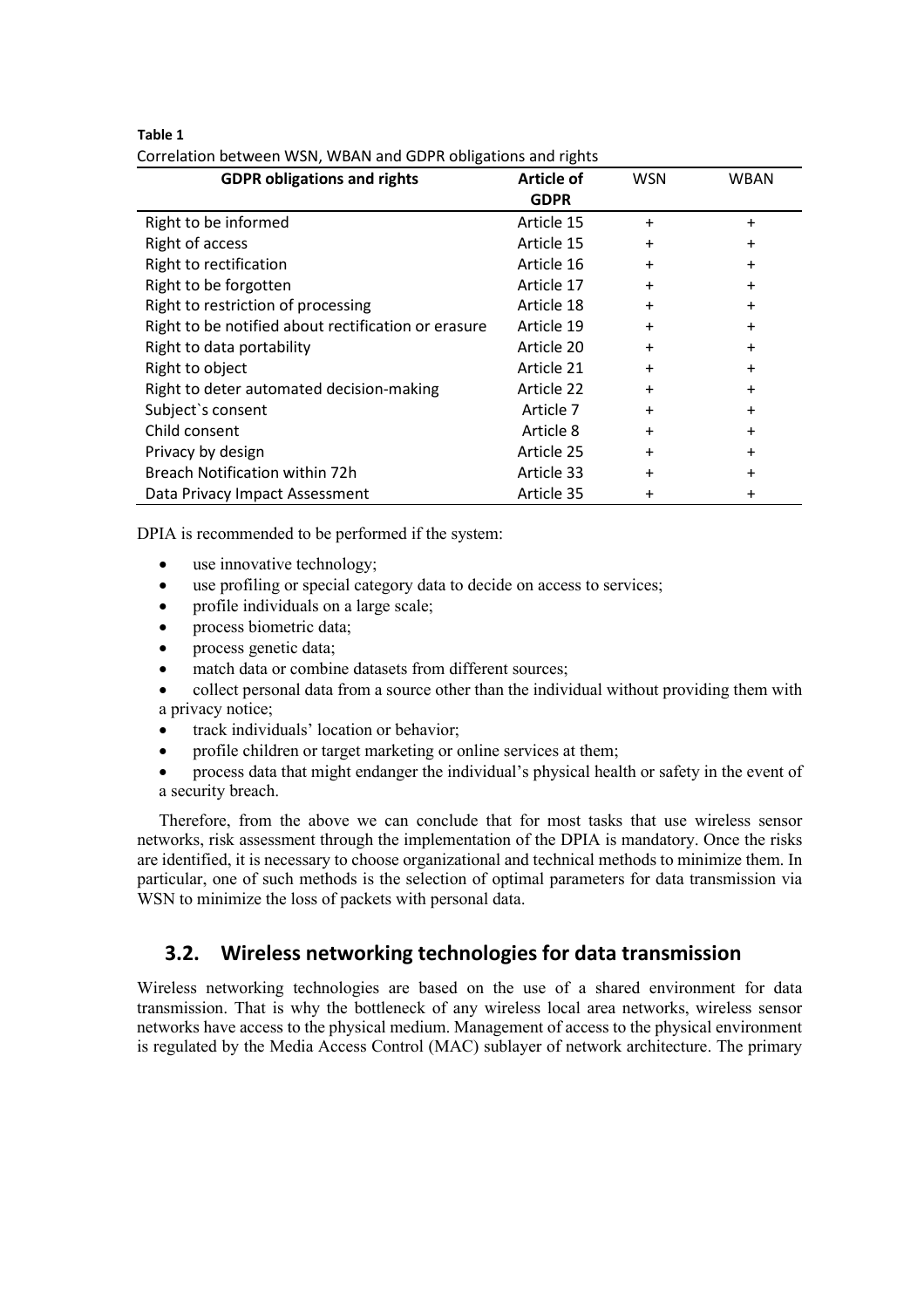task of any MAC protocol is to control the access of the nodes to the shared medium. There are four protocol categories as contention based, scheduling based, channel polling based, and hybrid [16] and a large number of MAC protocols specifically designed for this sublayer in wireless sensor networks [17, 18]. For research in this paper we have chosen the two most important categories: contention based and scheduling based. In the contention-based protocols the channel access policy is based on competition. Each time a node needs to send a packet, it tries to access the channel. These protocols cannot provide guaranteed access to the network. Schedule-based protocols can be scheduling packets on nodes or scheduling nodes to access a channel. Some of these protocols take battery charge into account when scheduling nodes.

We will focus in detail on the study of two protocols B-MAC and L-MAC, which respectively belong to contention-oriented and scheduling based.

B-MAC (Berkeley MAC) protocol is a carrier sense media access protocol that provides effective collision avoidance, high channel utilization and low power operation. L-MAC (Lightweight MAC) is an energy-efficient medium access protocol based on time-division multiple access to give nodes in the WSN the opportunity to communicate collision-free.

WSN optimization requires a lot of time and money if you do it directly with real sensors. That is why it is important to create models of wireless sensor networks for their research and optimization. As a tool we used OMNeT ++ Discrete Event Simulator using INET framework that contains the implementation of MAC protocols for wireless sensor networks [19, 20].

There are many network parameters, which are studied by various authors, such as the data transmission time [21], the number of retries and conflicts [22], reliability [23-25], data loss [22, 26, 27], network throughput, backoff time and delay [25, 28-30], energy consumption [31], etc. We mainly focused on how to reduce data loss. We compare B-MAC and L-MAC protocols in terms of the number of packets carried by the network. We want to find the values of the parameters for each protocol that lead to the best performance of the network in a particular scenario. We want to minimize packet loss, so we need to optimize the number of packets received by the server. Optimization of protocols will be performed depending on the parameter Slot Duration. For both protocols, we will select this parameter specifically for the available number of nodes in the network. We will find the value of the Slot Duration, at which the server will receive the maximum number of packets during the network.

# **4. Results of Experiment**

#### **4.1. The architecture of wireless sensor networks**

We will conduct our experiment using two networks, which include 5 (Figure 1) and 10 (Figure 1) sensor nodes that send data packets to the server.

To begin with, we will conduct an experiment with both protocols, where each sensor will send data packets to the server with an interval of 1 second. The start time of sending the first packet of each node is determined by the exponential distribution in the range from 0 to 1 second:

\*.sensor\*.app[0].sendInterval = 1s

\*.sensor\*.app[0].startTime = exponential(1s).

For both B-MAC [19] and L-MAC [20], we will use a value of 0.1 second as the slotDuration parameter:

\*\*.wlan<sup>[\*]</sup>.mac.slotDuration =  $0.1$ s,

and the length of the message – 10 Byte: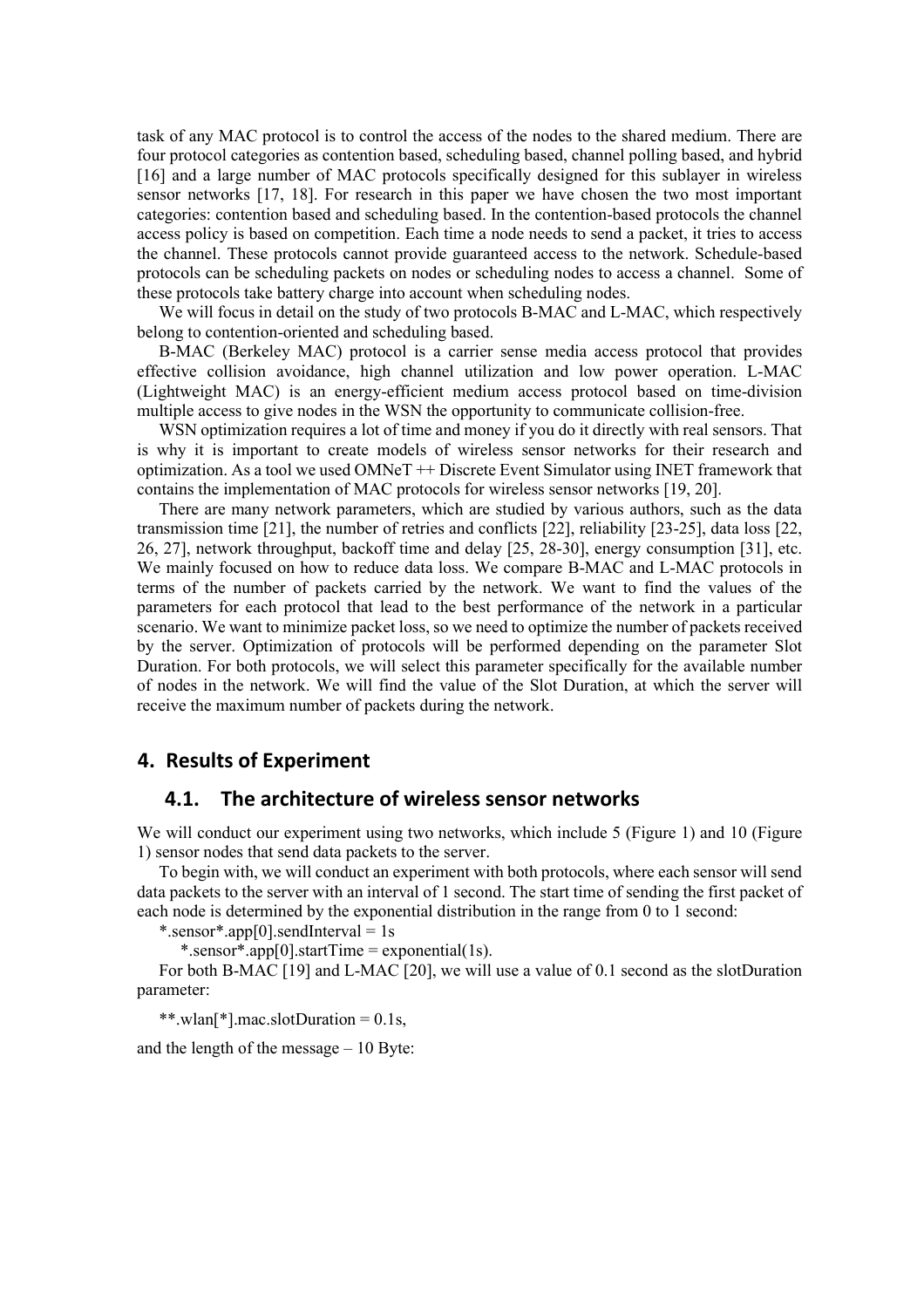\*.sensor\*.app[0].messageLength = 10 Byte.



**Figure 1**: Network structure with 5 sensor nodes



**Figure 2:** Network structure with 10 sensor nodes

To increase the size of the statistical sample, we will repeat each experiment 10 times and then find and analyze the arithmetic mean of the number of packets delivered to the server.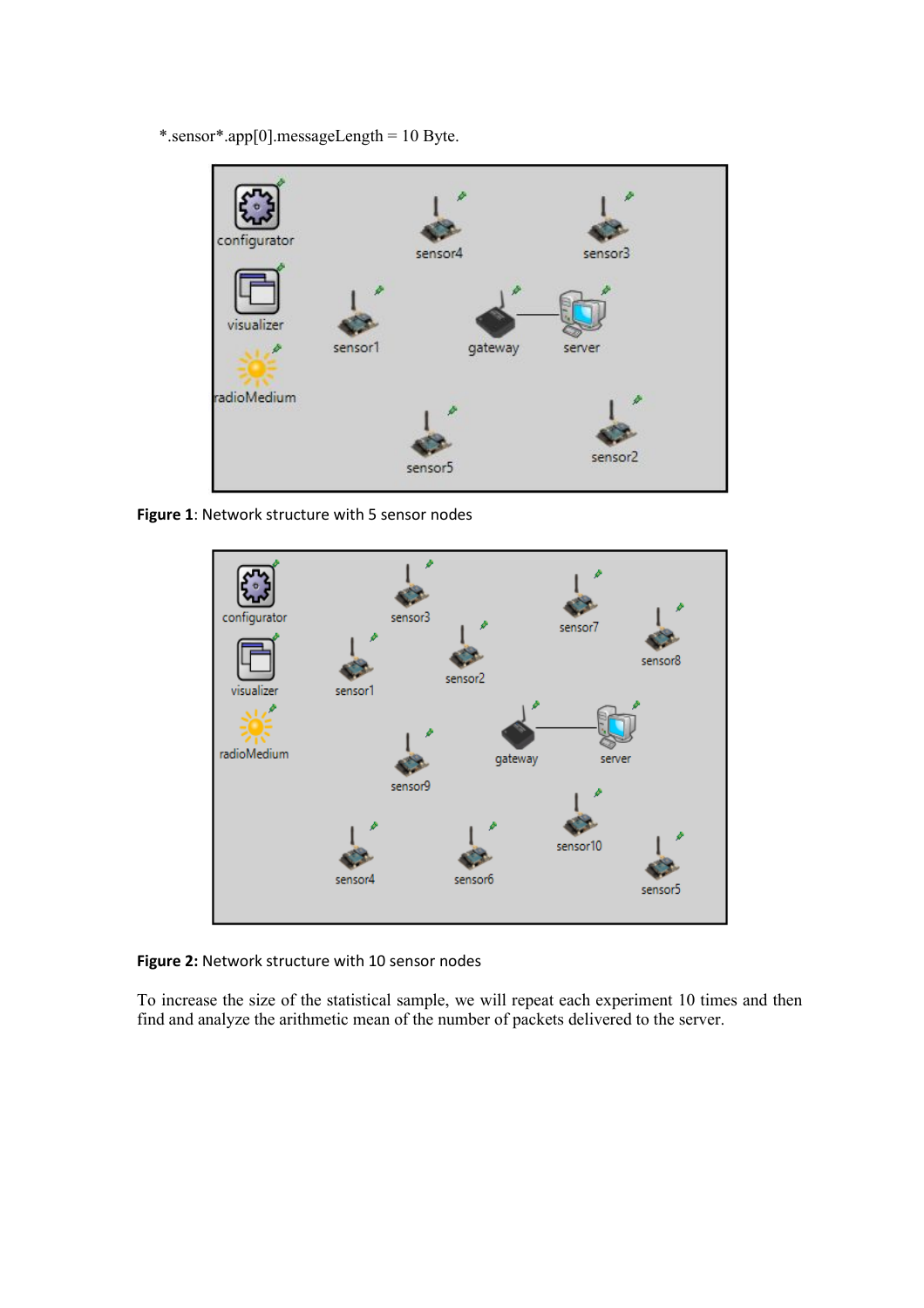The results of the simulation according to the settings and scenario described above are shown for networks with 5 and 10 sensors, respectively, in Figures 3 a) and 3 b) and Table 2.

#### **Table 2**

Comparison of the number of received packets for B-MAC and L-MAC protocols

|                        | 5 sensor nodes |       | 10 sensor nodes |       |
|------------------------|----------------|-------|-----------------|-------|
| Protocol               | B-MAC          | L-MAC | B-MAC           | L-MAC |
| SlotDuration, sec      | 0.1            | 0,1   | 0,1             | 0,1   |
| The number of packets  | 356            | 497   | 532             | 576   |
| received by the server |                |       |                 |       |



**Figure 3**: Total number of packets received: a) for the network of 5 sensor nodes; b) for the network of 10 sensor nodes

Analysis of the results shows that for the studied networks, the use of the L-MAC protocol provided more packets than the use of the B-MAC protocol for both networks. For a network with 5 nodes by 40%, and with 10 nodes – by  $8\%$ .

# **4.2. Optimizing for packet loss**

Now we implement the process of optimizing the number of packets received by the server. The scenario of the experiment is as follows. For each protocol, change the slotDuration parameter in 0.01 second increments from 0.01 seconds to 1 second and count the number of packets the server will receive in 100 seconds of network operation. As mentioned earlier, repeat this experiment 10 times to increase the sample. With the best slotDuration parameter, the number of received packets by the server will be the largest, respectively, the number of lost packets is minimal.

# **4.2.1. B-MAC protocol**

In the OMNET ++ environment for the B-MAC protocol, the condition of the above-described parameter changes and time constraints are set as follows: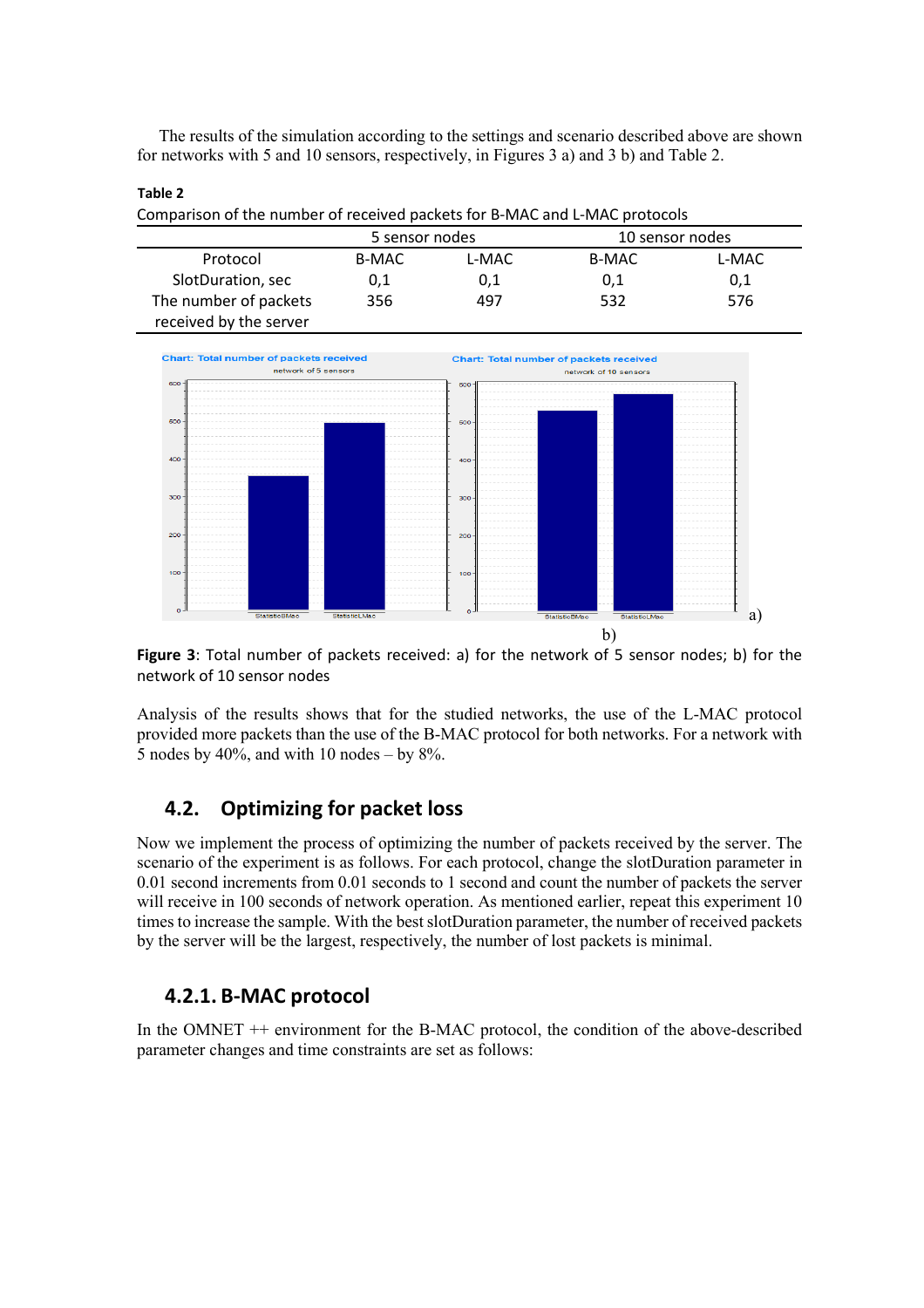```
**.mac.slotDuration = \frac{1}{5}{slotDuration=0.01..1 step 0.01 }s
sim-time-limit = 100srepeated = 10
```
# 5 sensors in the network

The results of starting the simulator in the above scenario using the B-MAC protocol for a network with 5 nodes are shown in Figure 4 and Table 3.



**Figure 4**: B-MAC statistics for a network of 5 nodes

Figure 4 illustrates the significant dependence of packets number received by the server, depending on the variable SlotDuration. We perform optimization in order to maximize the number of received packets. And as can be seen from Figure 4, the maximum number of packets received by the server averages 392 packets (392  $\pm$  33.2). Before optimization, according to the previous experiment, this value was 356 packets (see Figure 4 or Figure 3 a)). For the network, which includes 5 sensors, when using the B-MAC protocol, the best option is to set the parameter Slot Duration = 0.16 seconds. At this value of the Slot Duration parameter, the number of received packets by the server will be the maximum and 10% more than before optimization.

# **Table 3**

|                                                 | 5 sensor nodes |              |              |      | 10 sensor nodes |      |              |      |
|-------------------------------------------------|----------------|--------------|--------------|------|-----------------|------|--------------|------|
| Protocol                                        | B-MAC          |              | L-MAC        |      | <b>B-MAC</b>    |      | L-MAC        |      |
|                                                 |                | optimization | optimization |      | optimization    |      | optimization |      |
| SlotDuration, sec                               | 0.1            | 0,16         | 0,1          | 0.05 | 0,1             | 0.07 | 0,1          | 0,05 |
| The number of packets<br>received by the server | 356            | 392          | 497          | 497  | 532             | 624  | 576          | 994  |

Comparison of the number of received packets for B-MAC and L-MAC protocols without and with SlotDuration parameter optimization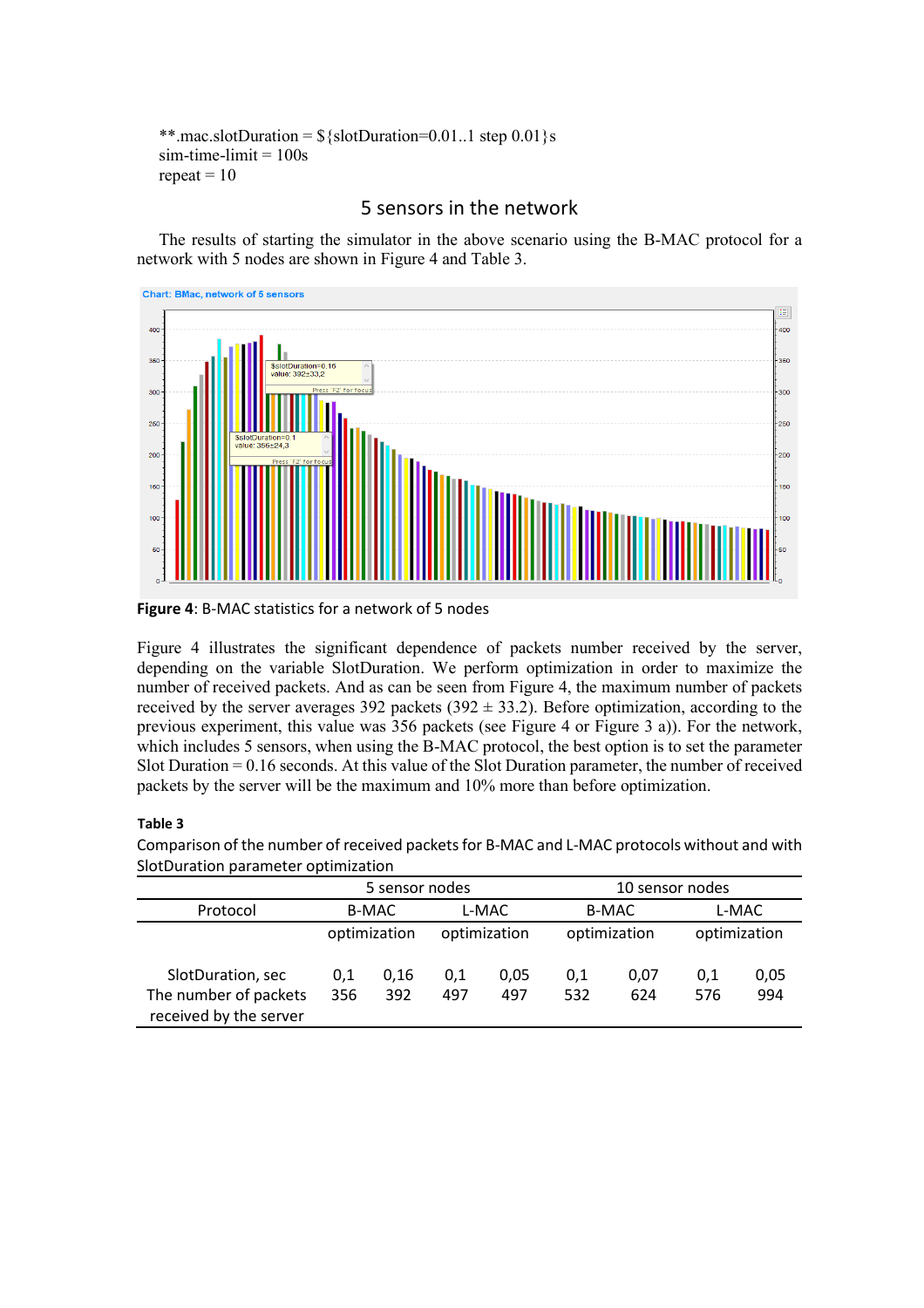## 10 sensors in the network

In Figure 5 shows the results of a similar experiment for a network with 10 sensor nodes. The graph on fig 5. shows that the best value of the SlotDuration parameter for this network is 0.07 seconds. The average number of packets received by the server, with a SlotDuration value of 624 packets. An interval of 0.06 seconds also gives a very close to optimal number of received packets. The data of both optimization experiments, as well as the results of the optimization results are summarized in Table 3.



**Figure 5**: B-MAC statistics for a network of 10 nodes

Comparison of the results before and after optimization shows that for the B-MAC protocol for both five- and 10-node networks, the number of packets received by the server due to optimization increased significantly, by 10% and 17% respectively.

We will conduct similar studies for the L-MAC protocol.

# **4.2.2. L-MAC protocol**

For the L-MAC protocol, the change of the SlotDuration parameter will be set in the same way as in the experiment with the B-MAC protocol:

```
**.mac.slotDuration = \{\text{slot}Duration = 0.01..1 step 0.01 \}s
sim-time-limit = 100srepeat = 10
```
## 5 sensors in the network

Figure 6 presents the results of the simulator in the script, which allows to maximize the number of packets received by the server using the L-MAC protocol. The variable parameter is the value of SlotDuration.

According to the graph on fig.6 when using the L-MAC protocol in a network with 5 nodes, the maximum value of the average number of received packets 497 was obtained for both Slot Duration  $= 0.05$  and Slot Duration  $= 0.1$  seconds, which is set by default. That is, optimization in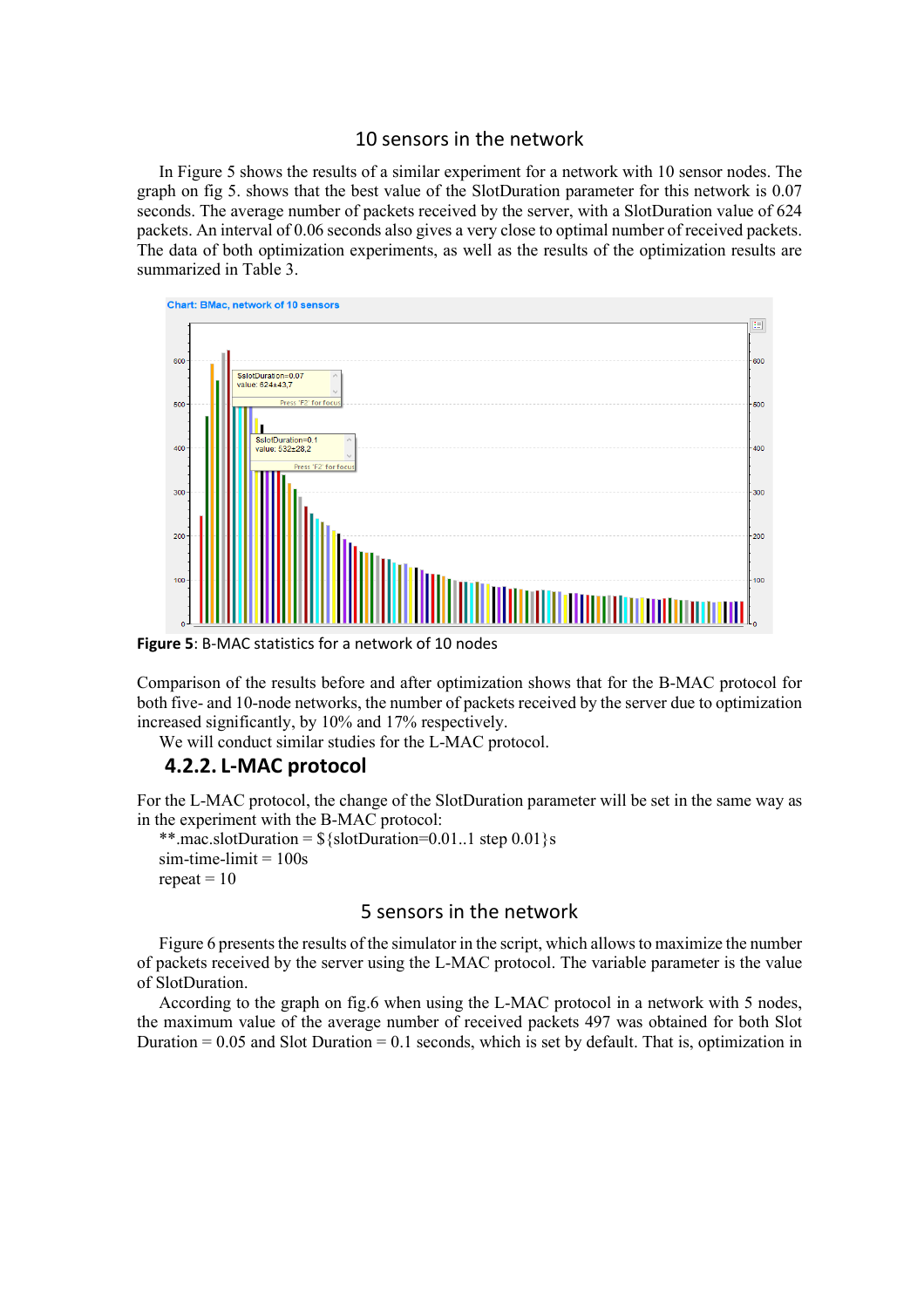this case does not win. However, the nature of the curve indicates that a further increase in Slot Duration will lead to a sharp decrease in the number of received packets.



**Figure 6**: Statistics for L-MAC protocol in a network with 5 nodes

Find the optimal SlotDuration parameter for a network with 10 nodes.





**Figure 7**: Statistics for L-MAC protocol in a network with 10 nodes

The best value of the SlotDuration parameter for this network is 0.05 seconds. The number of packets received by the server in this case is 994. This is 72% more than when the SlotDuration value is 0.1 second, set by default.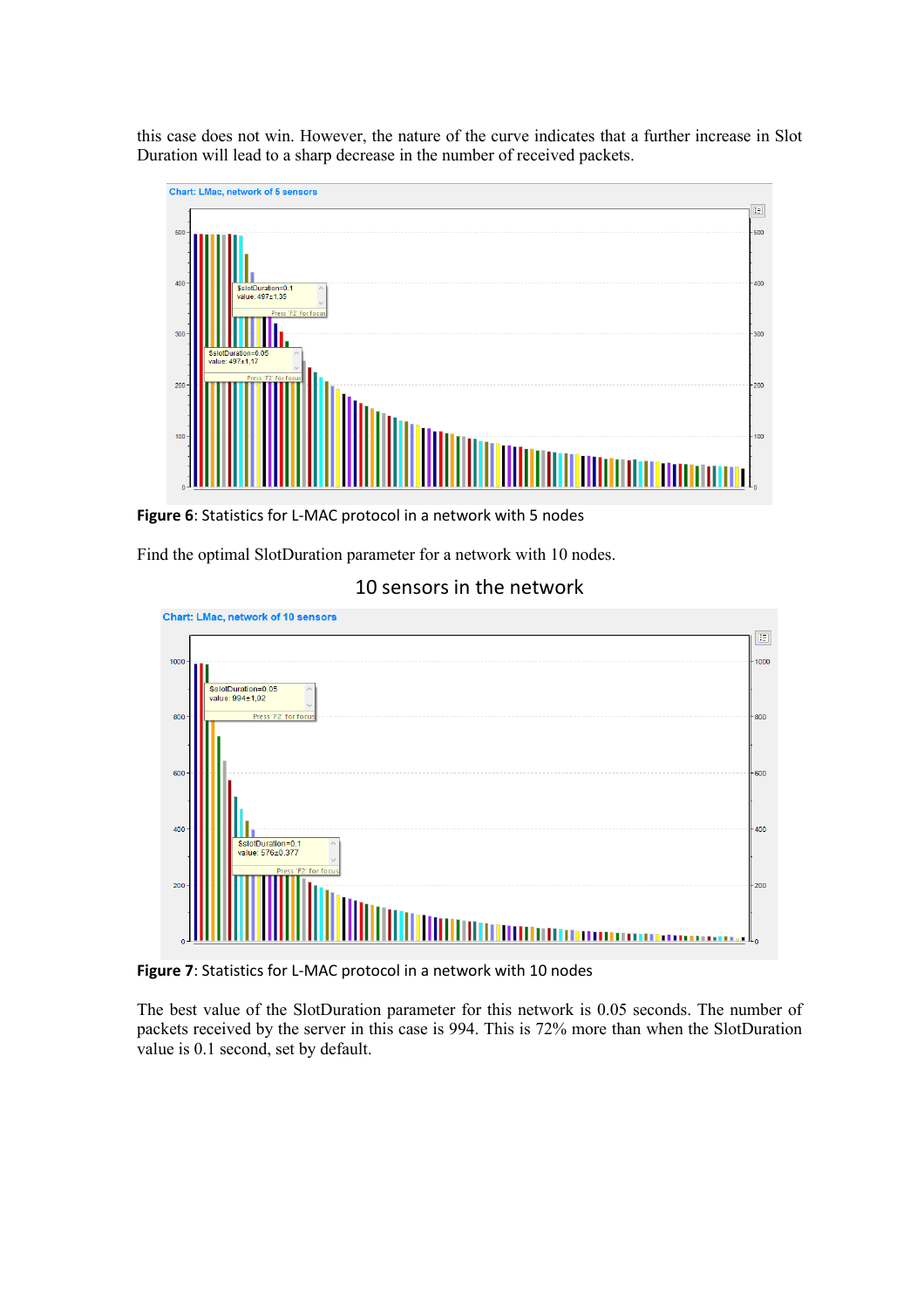### **5. Discussions**

As shown by the results in Figures 3a) and 3b) for the studied sensor networks, the L-MAC protocol, which belongs to the class of scheduled protocols, provides less packet loss on MACsublayer than when using the B-MAC protocol, which belongs to the category of contention based. Research shows for a network with 10 nodes, the number of received packets increased by 40 %, for networks with 5 nodes – by  $8\%$ .

For quantitative analysis of the optimization results, the default value of the SlotDuration parameter was set to the default value of SlotDuration in the Simulator OMNeT ++ equal to 0.1 second. Figures 4-7 illustrate the optimization results depending on the SlotDuration parameter and illustrate the significant effect of this parameter on the number of lost packets for both the B-MAC protocol and the L-MAC protocol. Data analysis shows that this effect is different for networks with different numbers of nodes.

For the B-MAC protocol for both five- and 10-node networks, the number of packets received by the server due to optimization increased significantly, by 10% and 17% respectively.

For the L-MAC for five-node networks, optimization does not give a gain, because the accepted base value of SlotDuration in this configuration also provides the optimal result. Regarding the L-MAC protocol for ten-node networks, the optimization gave a significant improvement, namely an increase in the number of packets received by the server by as much as 72%.

#### **6. Conclusion**

Among the huge amount of data transmitted through wireless sensor networks, a significant part of personal data of people is transmitted, which, according to the GDPR, require special protection. The study concluded that it is particularly important for WSN and WBAN to identify the risks associated with the collection and transmission of sensitive personal data (such as information about a person's physical condition, indicators that determine his health, coordinates and location, etc.). To do this, it is advisable to identify all possible risks associated with compliance with the GDPR using DPIA.

The methodology for improving the performance of networks, focused on reducing packet loss, is given on the example of sensor networks. The bottleneck of sensor wireless networks, like other wireless networks, is access to a shared physical medium. There are many protocols to control access to the physical environment that can be divided into four protocol categories as contention based, scheduling based, channel polling based, and hybrid. Analysis of different categories protocol showed that for specific networks, the choice categories protocol can be important in terms of packet loss. Thus, for the studied sensor networks, the L-MAC protocol, which belongs to the class of scheduled protocols, provides less packet loss on MAC-sublayer than when using the B-MAC protocol, which belongs to the category of contention based. Research conducted using the Discrete Event Simulator OMNeT++ and INET framework show that for a network with 5 nodes, the number of received packets increased by 40 %.

Optimization of protocol settings allowed to reduce the number of lost packets considerably. The SlotDuration parameter was used as a variable during optimization.

Experiments have shown that for a certain type of measurement, the number of packets received by the server through optimization increased by both B-MAC and L-MAC by 17% and 72%, respectively.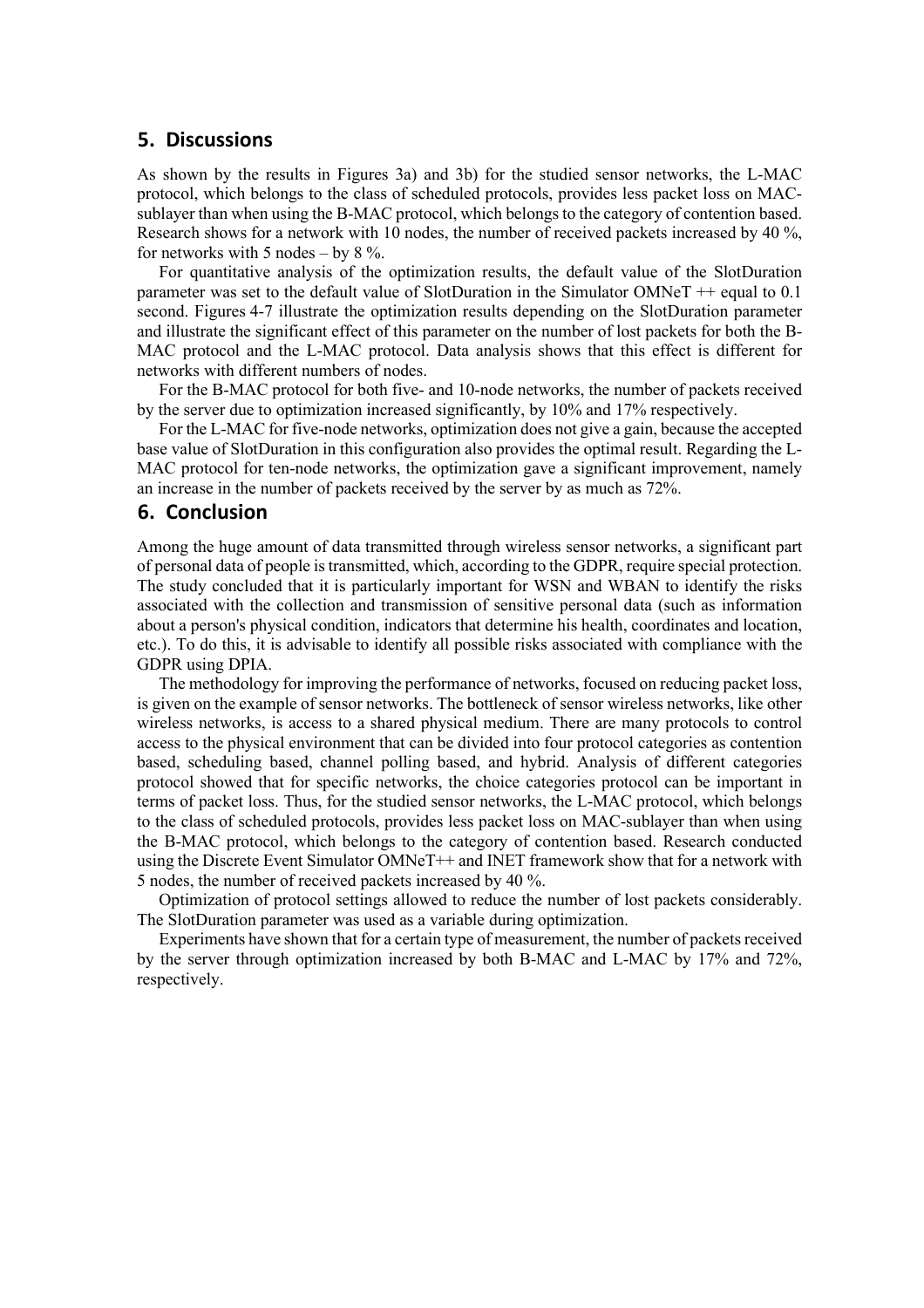# **7. Acknowledgements**

This work was realized within the framework of the program Erasmus+ Jean Monnet Module "Data Protection in EU"' (611692-EPP-1-2019-1-UAEPPJMO-MODULE).

# **References**

- [1] S.S.Javadi, M.A.Razzaque, Security and Privacy in Wireless Body Area Networks for Health Care Applications, in: S. Khan, A.-S. Khan Pathan (Eds.), Wireless Networks and Security: Issues, Challenges and Research Trends, Springer Berlin Heidelberg, Berlin, Heidelberg, 2013, pp. 165–187. [https://doi.org/10.1007/978-3-642-36169-2\\_6.](https://doi.org/10.1007/978-3-642-36169-2_6) [https://doi.org/10.1007/978-3-642-36169-2\\_6](https://doi.org/10.1007/978-3-642-36169-2_6)
- [2] A.Doroshenko, Analysis of the Distribution of COVID-19 in Italy Using Clustering Algorithms, in: 2020 IEEE Third International Conference on Data Stream Mining & Processing (DSMP), 2020, pp. 325–328. [https://doi.org/10.1109/DSMP47368.2020.9204202.](https://doi.org/10.1109/DSMP47368.2020.9204202) doi: 10.1109/DSMP47368.2020.9204202
- [3] V.Sherstjuk, M.Zharikova, I.Sokol, Forest Fire Monitoring System Based on UAV Team, Remote Sensing, and Image Processing, in: 2018 IEEE Second International Conference on Data Stream Mining & Processing (DSMP), 2018, pp. 590–594. <https://doi.org/10.1109/DSMP.2018.8478590>
- [4] V.Akila, T.Sheela, Preserving data and key privacy in Data Aggregation for Wireless Sensor Networks, in: 2017 2nd International Conference on Computing and Communications Technologies (ICCCT), 2017, pp. 282–287[. https://doi.org/10.1109/ICCCT2.2017.7972286](https://doi.org/10.1109/ICCCT2.2017.7972286)
- [5] J.Jose, M.Princy, J.Jose, PEPPDA: Power efficient privacy preserving data aggregation for wireless sensor networks, in: 2013 IEEE International Conference ON Emerging Trends in Computing, Communication and Nanotechnology (ICECCN), 2013, pp. 330–336. <https://doi.org/10.1109/ICE-CCN.2013.6528518>
- [6] P.Li, C.Xu, H.Xu, L.Dong, R.Wang, Research on data privacy protection algorithm with homomorphism mechanism based on redundant slice technology in wireless sensor networks, China Communications, 16 (2019), 2019, pp.158–170. <https://doi.org/10.23919/j.cc.2019.05.012>
- [7] A.Alami, L.Benhlima, S.Bah, An overview of privacy preserving techniques in smart home Wireless Sensor Networks, 2015 10th International Conference on Intelligent Systems: Theories and Applications (SITA), 2015, pp. 1–4
- [8] S.A.Thompson, B.K.Samanthula, Optimized Secure Data Aggregation in Wireless Sensor Networks, in: 2017 15th Annual Conference on Privacy, Security and Trust (PST), 2017, pp. 394–3942.<https://doi.org/10.1109/PST.2017.00055>
- [9] A.Doroshenko, Application of global optimization methods to increase the accuracy of classification in the data mining tasks, CEUR-WS.Org. 2353, 2019, pp. 98–109
- [10] Council of the European Union, "Regulation (EU) 2016/679 of the European Parliament and of the Council of 27 April 2016 on the protection of natural persons with regard to the processing of personal data and on the free movement of such data, and repealing Directive 95/46/EC (General Data Protection Regulation) (Text with EEA relevance)", Op.europa.eu, 2020 [Online], Available: [https://op.europa.eu/en/publicationdetail/-/publication/3e485e15-](https://op.europa.eu/en/publicationdetail/-/publication/3e485e15-11bd-11e6-ba9a-01aa75ed71a1/%20language-en) [11bd-11e6-ba9a-01aa75ed71a1/ language-en](https://op.europa.eu/en/publicationdetail/-/publication/3e485e15-11bd-11e6-ba9a-01aa75ed71a1/%20language-en)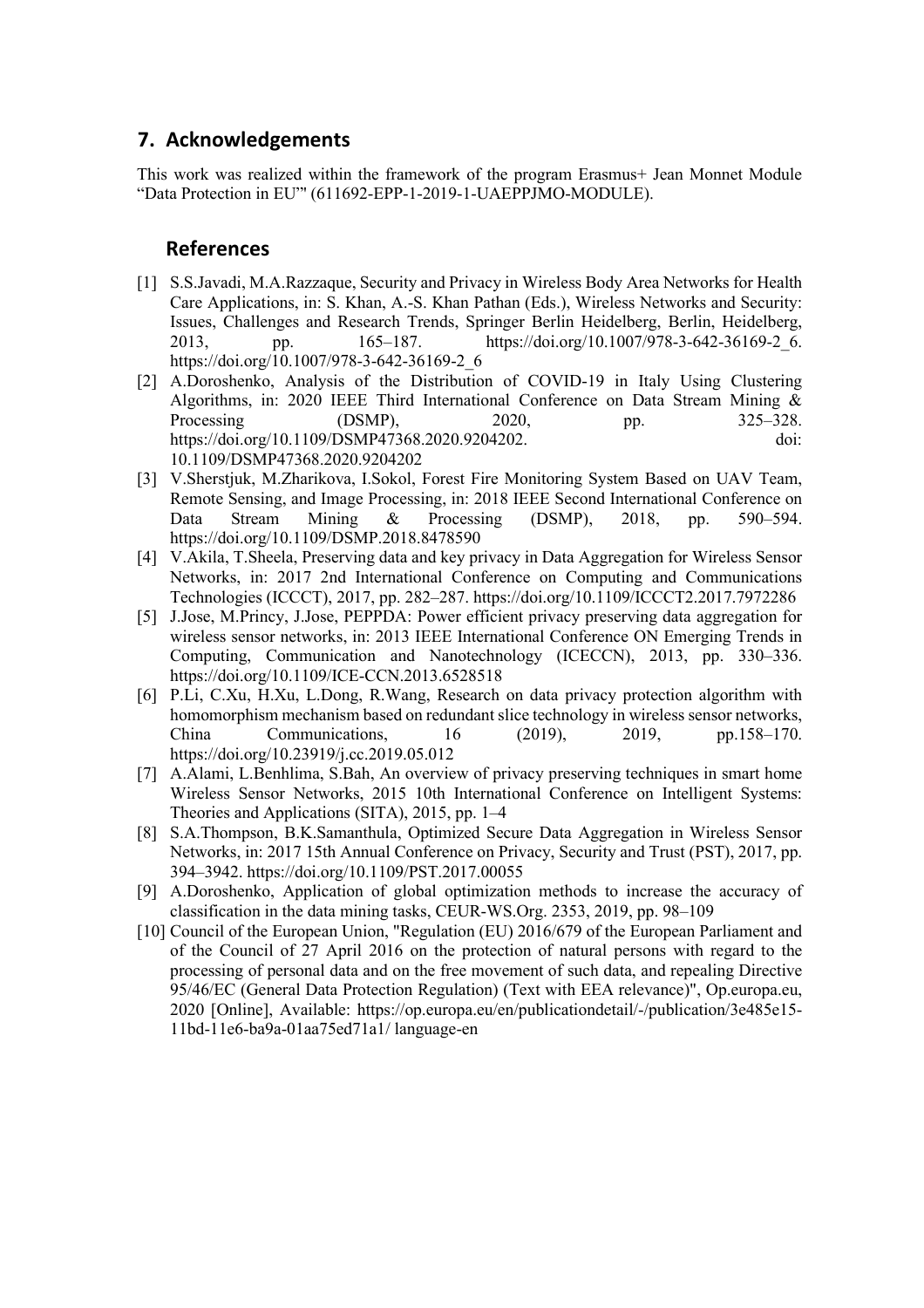- [11] O.Tymchenko, B.Havrysh, O.Khamula, S.Lysenko, K.Havrysh, Risks of Loss of Personal Data in the Process of Sending and Printing Documents, CEUR-WS.org, vol. 2805, 2020, pp. 373–384
- [12] S.S.Javadi, M.A.Razzaque, Security and Privacy in Wireless Body Area Networks for Health Care Applications. In: Khan S., Khan Pathan AS. (eds) Wireless Networks and Security, Signals and Communication Technology, Springer, Berlin, Heidelberg, 2013. [https://doi.org/10.1007/978-3-642-36169-2\\_6](https://doi.org/10.1007/978-3-642-36169-2_6)
- [13] S.Rizou, E.Alexandropoulou-Egyptiadou, K.E.Psannis, GDPR Interference With Next Generation 5G and IoT Networks, in IEEE Access, vol. 8, pp. 108052-108061, 2020. doi: 10.1109/ACCESS.2020.3000662
- [14] J.Ortiz, P.J.Fernández, R.Sanchez-Iborra, J.B.Bernabe, J.Santa, A.Skarmeta, Enforcing GDPR regulation to vehicular 5G communications using edge virtual counterparts, in: IEEE 3rd 5G World Forum (5GWF), 2020, pp. 121-126. doi: 10.1109/5GWF49715.2020.9221248
- [15] C.Saatci, E.Gunal, Preserving Privacy in Personal Data Processing, in: 1st International Informatics and Software Engineering Conference (UBMYK), 2019. DOI: 10.1109/ubmyk48245.2019.8965432
- [16] A.S.Althobaiti, M.Abdullah, Medium Access Control Protocols for Wireless Sensor Networks Classifications and Cross-Layering, Procedia Computer Science, 65, 2015, pp. 4– 16.<https://doi.org/10.1016/j.procs.2015.09.070>
- [17] S.Alsamer, A.Aleesa, H.Saad, Y.Mohammed, M.Albadran, Contention and TDMA-based MAC wireless in scheduled and unscheduled settings. ARPN Journal of Engineering and Applied Sciences, vol. 11, no. 5, march 2016 ISSN 1819-6608, 2016, pp. 2859-2865
- [18] CS Lee. Design by Improved Energy Efficiency MAC Protocol based on Wireless Sensor Networks. Journal of the KIECS. pp. 439-444, vol. 12, no. 3, Jun. 30 2017, t. 83, ISSN 1975- 8170 eISSN, 2288-2189. http://dx.doi.org/10.13067/JKIECS.2017.12.3.439
- [19] OMNeT++ Documentation: BMAC protocol, URL: [https://doc.omnetpp.org/inet/api](https://doc.omnetpp.org/inet/api-current/neddoc/inet.linklayer.lmac.LMac.html)[current/neddoc/inet.linklayer.lmac.LMac.html](https://doc.omnetpp.org/inet/api-current/neddoc/inet.linklayer.lmac.LMac.html)
- [20] OMNeT++ Documentation: LMAC protocol, URL: [https://doc.omnetpp.org/inet/api](https://doc.omnetpp.org/inet/api-current/neddoc/inet.linklayer.bmac.BMac.html)[current/neddoc/inet.linklayer.bmac.BMac.html](https://doc.omnetpp.org/inet/api-current/neddoc/inet.linklayer.bmac.BMac.html)
- [21] R.B.Agnihotri, N.Pandey, S.Verma, Analysis of behavior of MAC protocol and Simulation of different MAC protocol and proposal protocol for wireless sensor network, in: 2018 4th International Conference on Computational Intelligence & Communication Technology (CICT), 2018, pp. 1–6.<https://doi.org/10.1109/CIACT.2018.8480373>
- [22] M.C.Ruiz, H.Macià, J.Calleja, New Proposals to Improve a MAC Layer Protocol in Wireless Sensor Networks, Informatica, 30, 2019, pp. 91-116. <https://doi.org/10.15388/Informatica.2019.199>
- [23] K.S. Prabh, F. Royo, S. Tennina, T. Olivares, A MAC protocol for reliable communication in low power body area networks, Journal of Systems Architecture. 66–67 (2016) 1–13. [https://doi.org/10.1016/j.sysarc.2016.04.001.](https://doi.org/10.1016/j.sysarc.2016.04.001)
- [24] V.Teslyuk, A.Sydor, V.Karovič, O.Pavliuk, I.Kazymyra, Modelling Reliability Characteristics of Technical Equipment of Local Area Computer Networks, Electronics, 10, 2021.<https://doi.org/10.3390/electronics10080955>
- [25] A.R.Raut, S.P.Khandait, U.Shrawankar, Time-Critical Transmission Protocols in Wireless Sensor Networks: A Survey, in: N.R. Shetty, L.M. Patnaik, H.C. Nagaraj, P.N. Hamsavath, N. Nalini (Eds.), Emerging Research in Computing, Information, Communication and Applications, Springer Singapore, Singapore, 2019, pp. 351–364. [https://doi.org/10.1007/978-981-13-5953-8\\_30](https://doi.org/10.1007/978-981-13-5953-8_30)